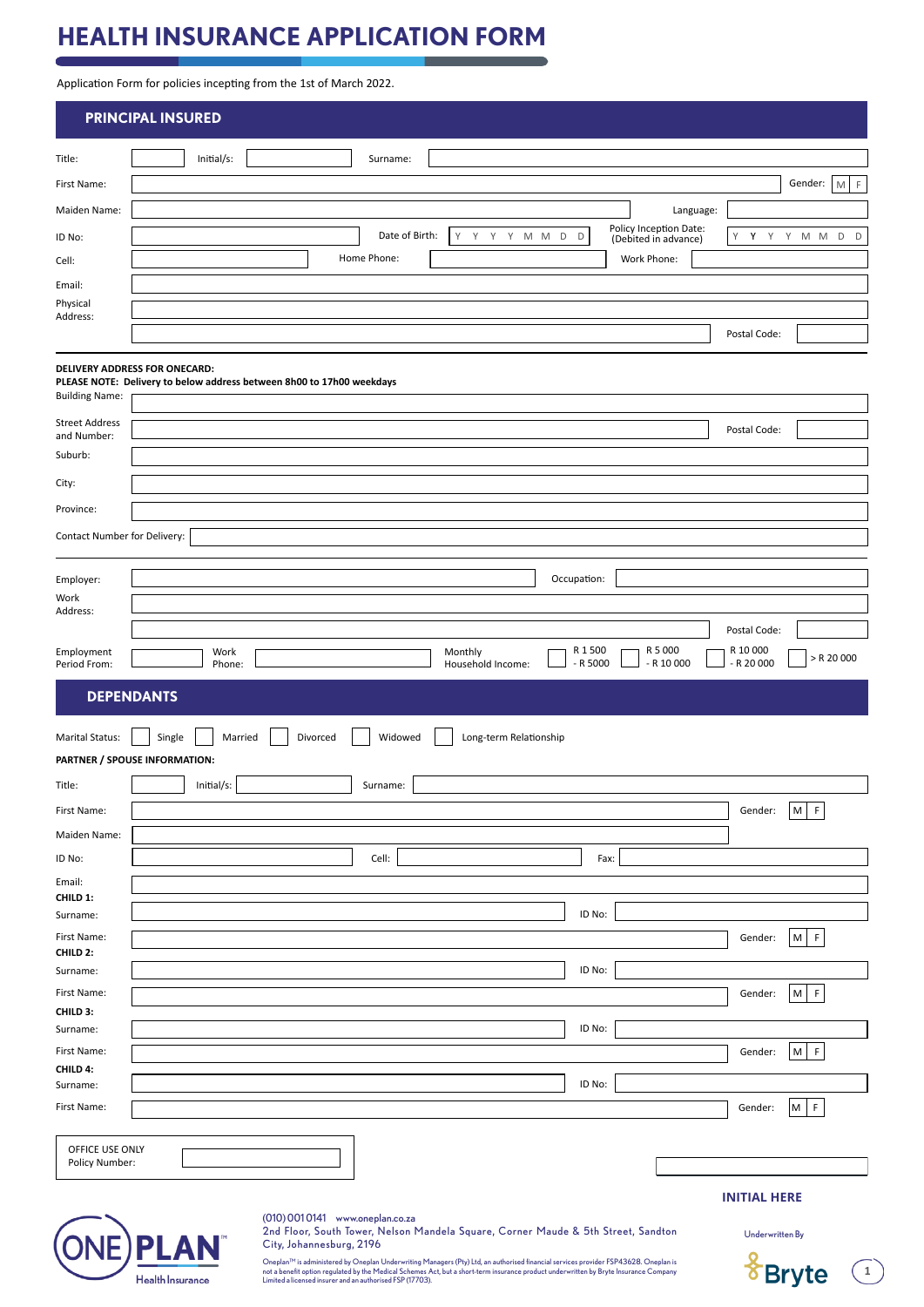#### **CHOSEN BENEFICIARY DETAILS - In the event of the Principal Insured's Death**

| Title:       | Initial/s:<br>Surname:                                               |           |                |
|--------------|----------------------------------------------------------------------|-----------|----------------|
| Full names:  |                                                                      |           | Gender:<br>M F |
| Maiden Name: |                                                                      | Language: |                |
| ID No:       | Home Phone:<br>Cell:                                                 |           |                |
| Email:       |                                                                      |           |                |
|              | PLAN SELECTION - Please select a plan by ticking the appropriate box |           |                |
|              | Please refer to Appendix A for our plan types                        |           |                |
| CORE         | PROFESSIONAL<br><b>EXECUTIVE</b><br><b>BLUE</b>                      |           |                |

#### **ADDITIONAL CARDS**

(If you would like to order additional Onecard's for your spouse or dependants, you are welcome to select one of the options below at an additional cost of R160 per card. Please tick the appropriate box, with the full name of whom the card is for)

| $\overline{\phantom{a}}$ | First Name: | R 160 |
|--------------------------|-------------|-------|
| 2 <sup>1</sup>           | First Name: | R 160 |
| 3 <sup>1</sup>           | First Name: | R 160 |
| 4'                       | First Name: | R 160 |

# **QUESTIONS**

**Provide the details of the medical doctor/ specialist that you or any dependants have consulted with in the past 12 months.**

|                      | <b>Name</b> | Dr | Type (GP/Specialist) | <b>Contact details</b> | Last consultation |
|----------------------|-------------|----|----------------------|------------------------|-------------------|
| <b>Policy holder</b> |             |    |                      |                        |                   |
| <b>Spouse</b>        |             |    |                      |                        |                   |
| Dependant 1          |             |    |                      |                        |                   |
| Dependant 2          |             |    |                      |                        |                   |
| Dependant 3          |             |    |                      |                        |                   |
| Dependant 4          |             |    |                      |                        |                   |

**Provide details and proof of membership of all previous medical schemes cover that you and any of your dependents belonged too. Membership certificates, which reflects the termination date and/or condition specific waiting periods imposed, must be submitted with application. Should membership certificates not be provided underwriting will be imposed, including:**

**A 3-month general waiting period for hospital cover, except in the event of an accident;** 

**A maximum 12-month exclusion for all pre-existing conditions;** 

**A late joiner penalty**

|                      | <b>Name</b> | <b>Medical Aid</b> | <b>Member number</b> | <b>Start date</b> | <b>End date</b> |
|----------------------|-------------|--------------------|----------------------|-------------------|-----------------|
| <b>Policy holder</b> |             |                    |                      |                   |                 |
| Spouse               |             |                    |                      |                   |                 |
| Dependant 1          |             |                    |                      |                   |                 |
| Dependant 2          |             |                    |                      |                   |                 |
| Dependant 3          |             |                    |                      |                   |                 |
| Dependant 4          |             |                    |                      |                   |                 |



(010) 001 0141 www.oneplan.co.za 2nd Floor, South Tower, Nelson Mandela Square, Corner Maude & 5th Street, Sandton City, Johannesburg, 2196

Oneplan™ is administered by Oneplan Underwriting Managers (Pty) Ltd, an authorised financial services provider FSP43628. Oneplan is<br>not a benefit option regulated by the Medical Schemes Act, but a short-term insurance prod

**INITIAL HERE**

Underwritten By

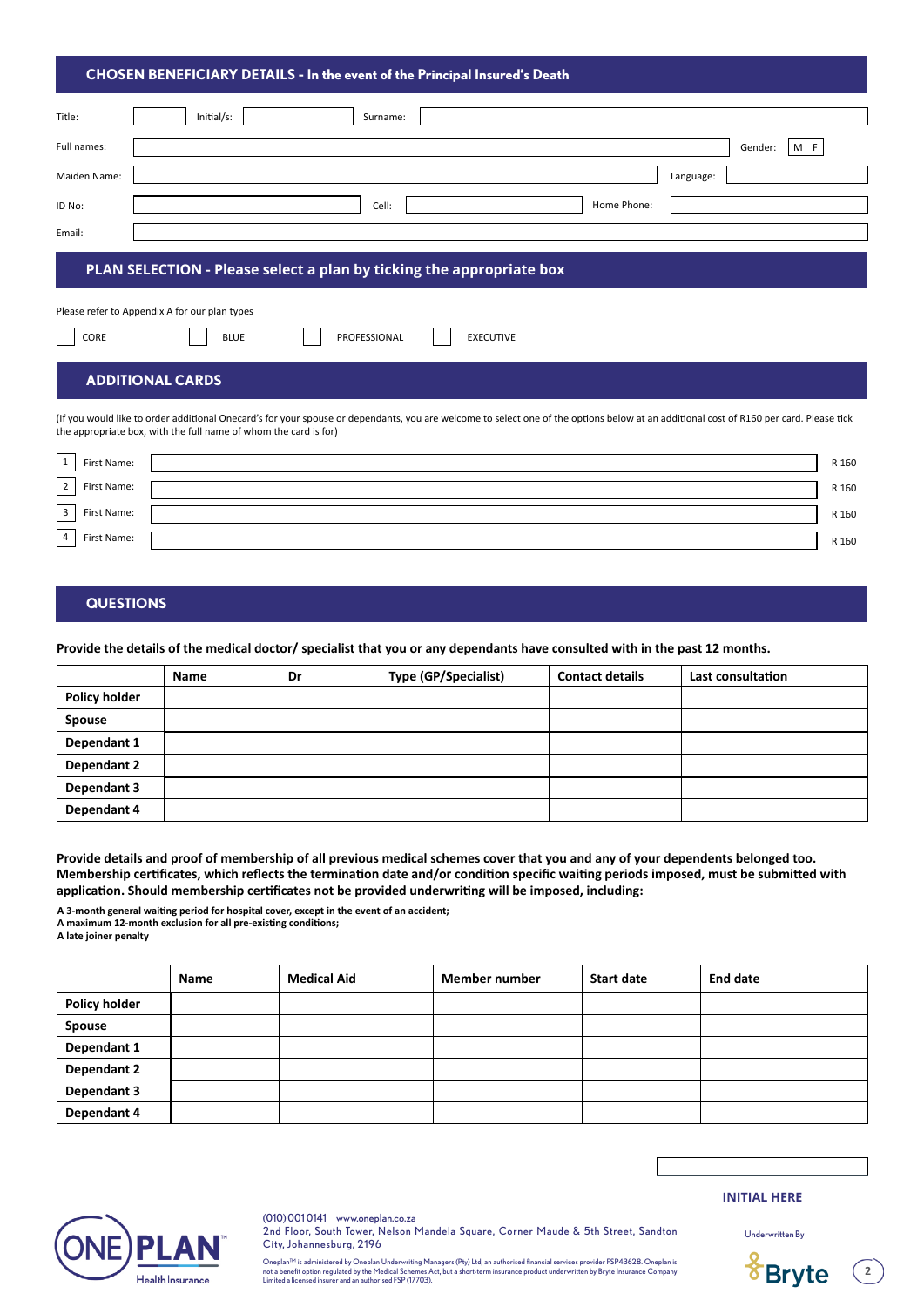# **HEALTH INFORMATION**

| Height / Weight<br>Name                                                                 |                     |                |  | Name                   |      |                |                     |  |        |  |
|-----------------------------------------------------------------------------------------|---------------------|----------------|--|------------------------|------|----------------|---------------------|--|--------|--|
|                                                                                         | Height              |                |  | Weight                 |      | Height         |                     |  | Weight |  |
|                                                                                         | Name                |                |  |                        |      | Name           |                     |  |        |  |
|                                                                                         | Height              |                |  | Weight                 |      | Height         |                     |  | Weight |  |
| Name                                                                                    |                     |                |  | Name                   |      |                |                     |  |        |  |
|                                                                                         | Height              |                |  | Weight                 |      | Height         |                     |  | Weight |  |
| Alcohol consumption                                                                     | Name                |                |  |                        |      | Name           |                     |  |        |  |
| $(1$ unit of alcohol = 1 measure of<br>spirits, 1/2 pint of beer or 1 glass of<br>wine) |                     | Units per week |  |                        |      | Units per week |                     |  |        |  |
| Smoke<br>Name                                                                           |                     |                |  |                        | Name |                |                     |  |        |  |
| Per day<br>Stopped past 24 months                                                       |                     |                |  | Per day                |      |                |                     |  |        |  |
|                                                                                         |                     |                |  | Stopped past 24 months |      |                |                     |  |        |  |
|                                                                                         | Reason for stopping |                |  |                        |      |                | Reason for stopping |  |        |  |

# **MEDICAL QUESTIONS**

### **1. Have you or any of your dependents EVER been diagnosed with high blood pressure, Cholesterol and/or Heart conditions?**

| Name & Surname | Condition |
|----------------|-----------|
|                |           |
|                |           |
|                |           |
|                |           |

#### **2. Have you or any of your dependents EVER been diagnosed with Anaemia, blood clots, Aneurysm or any other Blood disorders?**

| <b>Name &amp; Surname</b> | Condition |
|---------------------------|-----------|
|                           |           |
|                           |           |
|                           |           |
|                           |           |



(010) 001 0141 www.oneplan.co.za 2nd Floor, South Tower, Nelson Mandela Square, Corner Maude & 5th Street, Sandton City, Johannesburg, 2196

Oneplan™ is administered by Oneplan Underwriting Managers (Pty) Ltd, an authorised financial services provider FSP43628. Oneplan is<br>not a benefit option regulated by the Medical Schemes Act, but a short-term insurance prod

**INITIAL HERE**



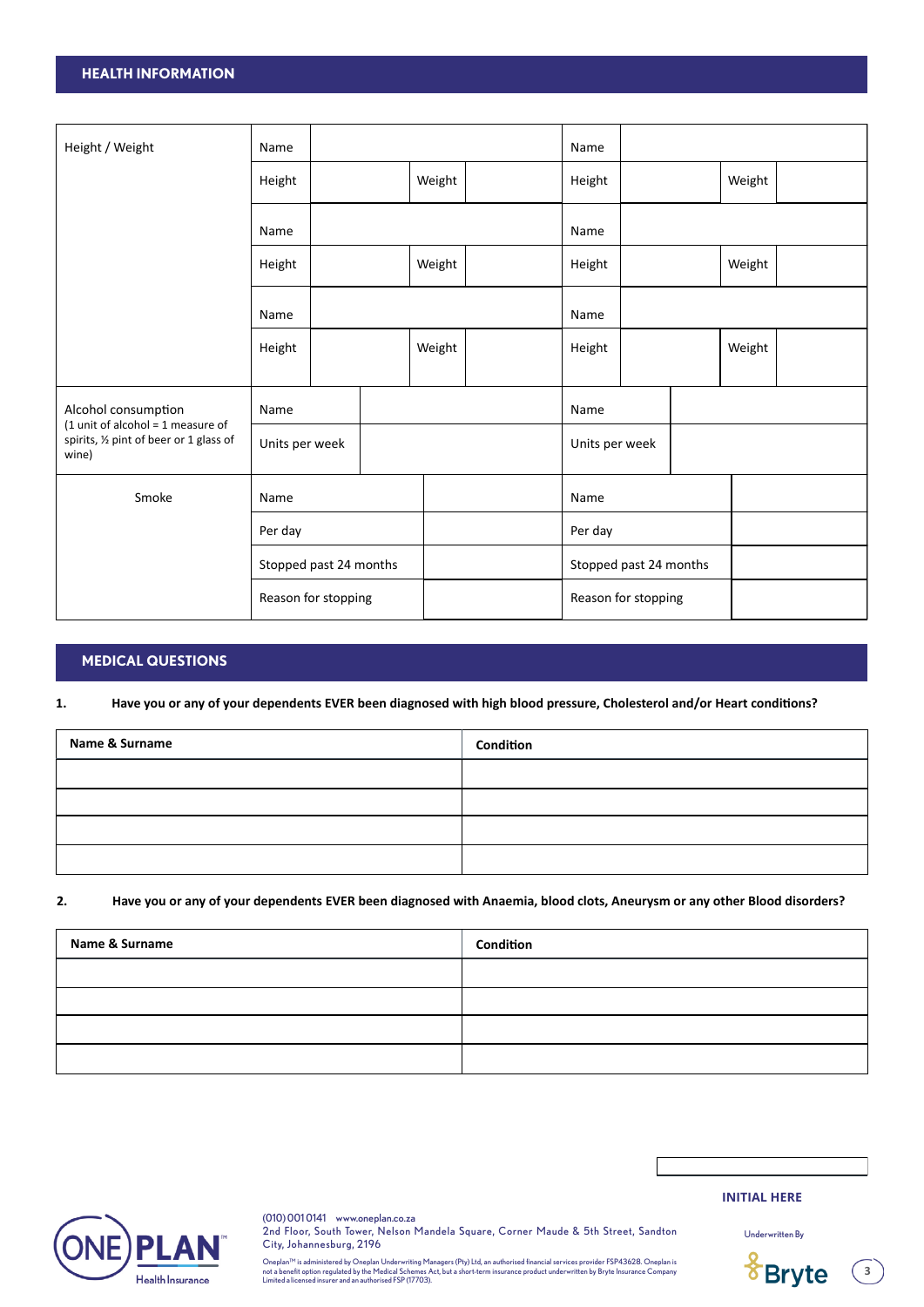**3. Have you or any of your dependents EVER been diagnosed with Asthma, Emphysema/ COPD (Chronic obstructive pulmonary disease) and/or any other lung condition**

| Name & Surname | Condition |
|----------------|-----------|
|                |           |
|                |           |
|                |           |
|                |           |

#### **4. Have you or any of your dependents EVER been diagnosed with Diabetes, thyroid, gallstones, hernias or ulcers and/or any other digestive system, spleen, liver or pancreas conditions?**

| Name & Surname | Condition |
|----------------|-----------|
|                |           |
|                |           |
|                |           |
|                |           |

# **5. Have you or any of your dependents EVER been diagnosed and or experienced symptoms of Epilepsy, Migraine or a Stroke and/or any other Brain or Nerve conditions and/or Psychological disorders?**

| Name & Surname | Condition |
|----------------|-----------|
|                |           |
|                |           |
|                |           |
|                |           |

#### **6. Have you or any of your dependents EVER been diagnosed and/or been treated for Bladder infections, Kidney stones, Kidney failure or Dialysis and/or any other Bladder or kidney conditions**

| Name & Surname | Condition |
|----------------|-----------|
|                |           |
|                |           |
|                |           |
|                |           |

# **7. Have you or any of your dependents EVER been diagnosed with Eye, Nose, Mouth, Throat and/or Dental conditions?**

| Name & Surname | Condition |
|----------------|-----------|
|                |           |
|                |           |
|                |           |
|                |           |



(010) 001 0141 www.oneplan.co.za 2nd Floor, South Tower, Nelson Mandela Square, Corner Maude & 5th Street, Sandton City, Johannesburg, 2196

Oneplan™ is administered by Oneplan Underwriting Managers (Pty) Ltd, an authorised financial services provider FSP43628. Oneplan is<br>not a benefit option regulated by the Medical Schemes Act, but a short-term insurance prod

**INITIAL HERE**

Underwritten By

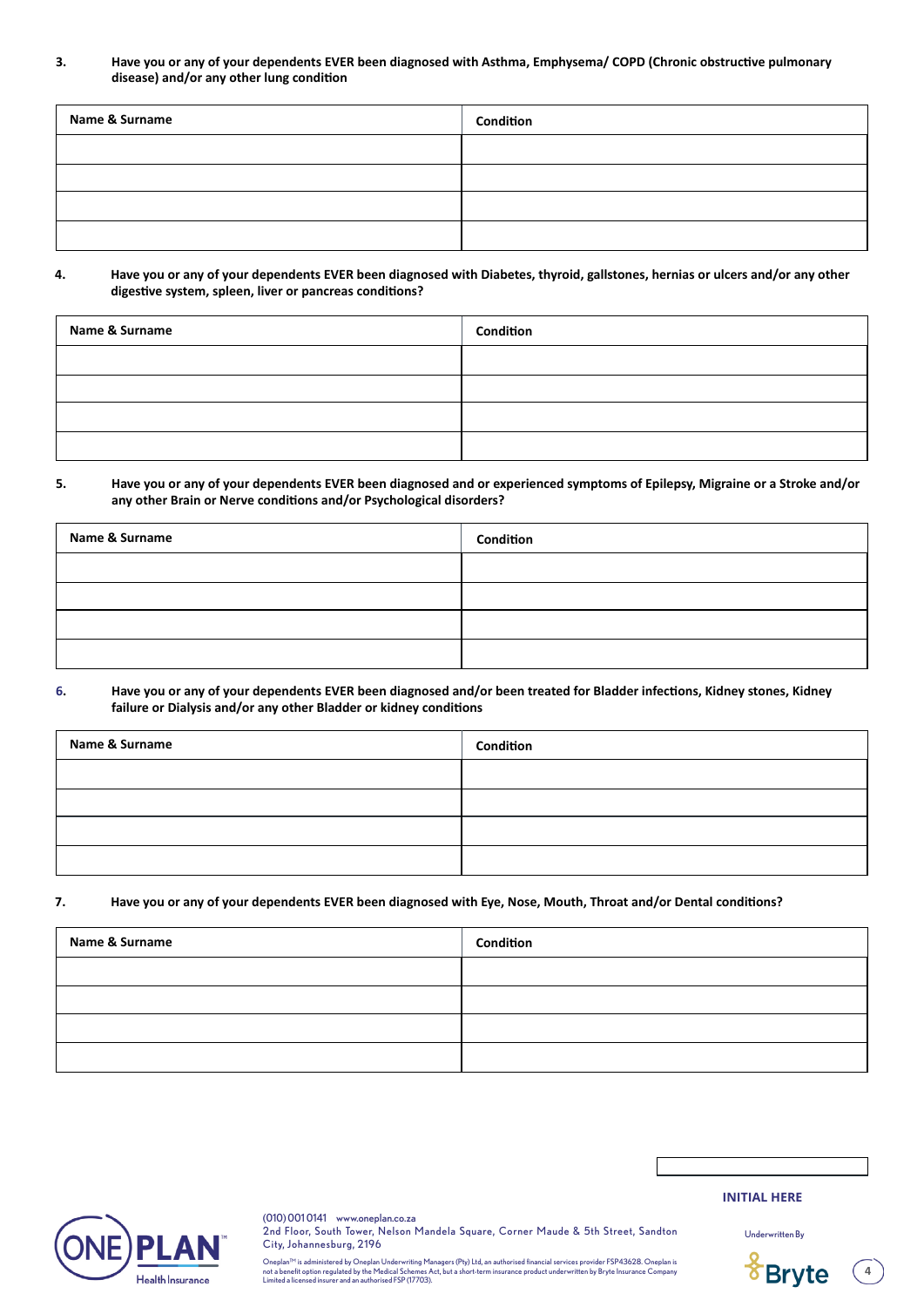**8. Have you or any of your dependents EVER been diagnosed with Neck or Back problems, Arthritis and/or any Bone, Joints, Muscle or Skin disorders?**

| <b>Name &amp; Surname</b> | Condition |
|---------------------------|-----------|
|                           |           |
|                           |           |
|                           |           |
|                           |           |

#### **9. Are you currently pregnant or have you EVER been diagnosed with endometriosis, ovarian cysts and or any other gynaecological conditions?**

| Name & Surname | Condition |
|----------------|-----------|
|                |           |
|                |           |
|                |           |
|                |           |

#### **10. Have you or any of your dependents EVER been diagnosed with Prostate or any other Genital conditions?**

| Name & Surname | Condition |
|----------------|-----------|
|                |           |
|                |           |
|                |           |
|                |           |

#### **11. Have you or any of your dependents EVER been diagnosed with Cancer, HIV and or any other Immune deficiency conditions?**

| Name & Surname | Condition |
|----------------|-----------|
|                |           |
|                |           |
|                |           |
|                |           |

#### **12. Are you or any of your dependents aware of any Recurrent symptoms in the last 6 months and/or Any Medical conditions that may require Medical interventions or Diagnostic procedures?**

| Name & Surname | Condition |
|----------------|-----------|
|                |           |
|                |           |
|                |           |
|                |           |



(010) 001 0141 www.oneplan.co.za 2nd Floor, South Tower, Nelson Mandela Square, Corner Maude & 5th Street, Sandton City, Johannesburg, 2196 Underwritten By

**INITIAL HERE**



Oneplan™ is administered by Oneplan Underwriting Managers (Pty) Ltd, an authorised financial services provider FSP43628. Oneplan is<br>not a benefit option regulated by the Medical Schemes Act, but a short-term insurance prod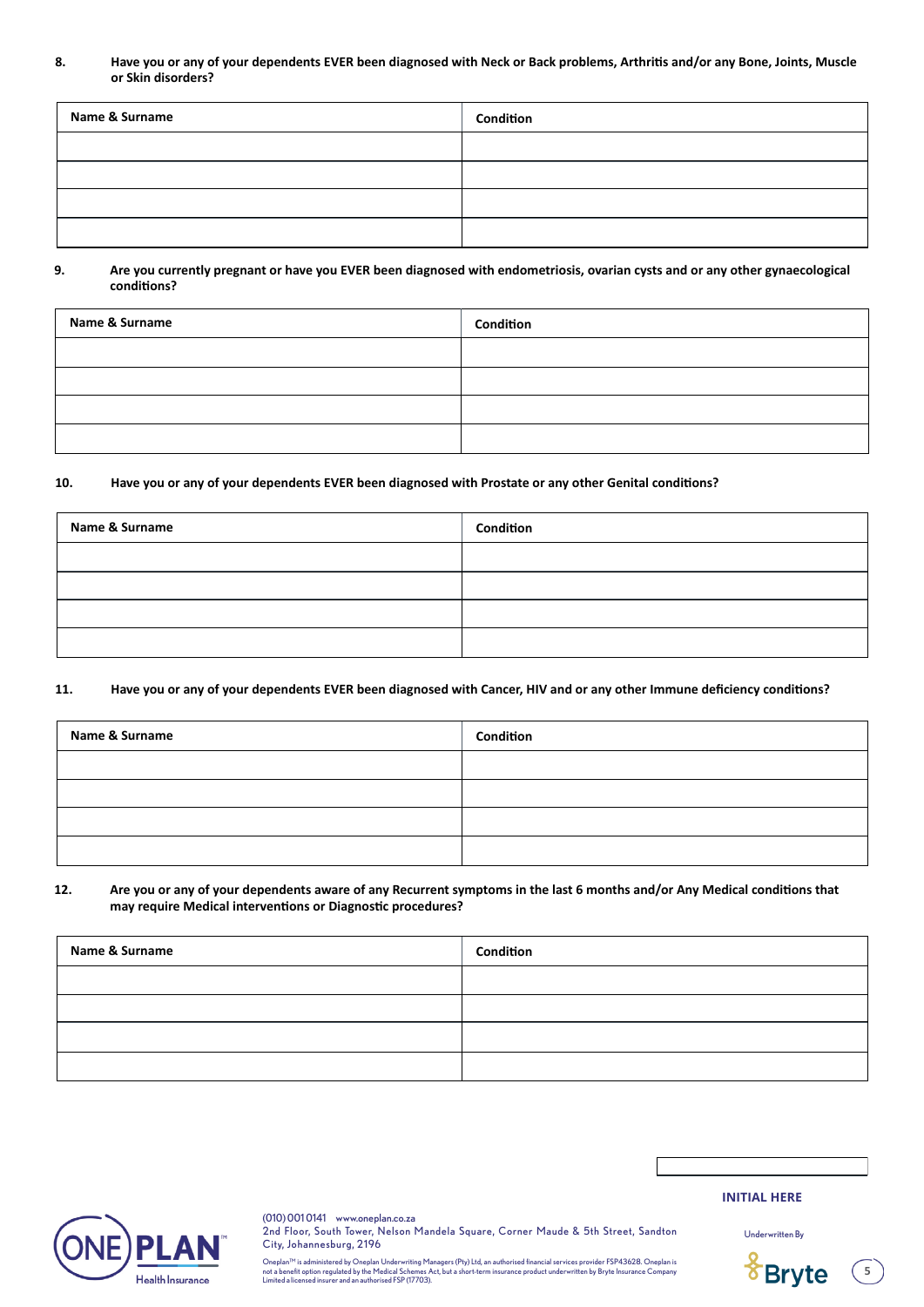#### **13. Have you or any of your dependents EVER undergone any Surgery or Procedures?**

| Name & Surname | Condition |  |
|----------------|-----------|--|
|                |           |  |
|                |           |  |
|                |           |  |
|                |           |  |

#### **14. Do you or any of your dependents participate in ANY Combat sports and or belong to a rugby club (Over 18 only)?**

| Name & Surname | Condition |
|----------------|-----------|
|                |           |
|                |           |
|                |           |
|                |           |

# **15. Do you or any of your dependents have any Amputations, Paralysis an/or Loss of usage of a Limb, Vision, Hearing or Speech?**

| Name & Surname | Condition |
|----------------|-----------|
|                |           |
|                |           |
|                |           |
|                |           |

#### **16. Are you aware of other diseases, operations and disabilities not already mentioned or accidents or work related medical conditions not already mentioned?**

| Name & Surname | Condition |
|----------------|-----------|
|                |           |
|                |           |
|                |           |
|                |           |



(010) 001 0141 www.oneplan.co.za 2nd Floor, South Tower, Nelson Mandela Square, Corner Maude & 5th Street, Sandton City, Johannesburg, 2196

Oneplan™ is administered by Oneplan Underwriting Managers (Pty) Ltd, an authorised financial services provider FSP43628. Oneplan is<br>not a benefit option regulated by the Medical Schemes Act, but a short-term insurance prod

# **INITIAL HERE**

Underwritten By

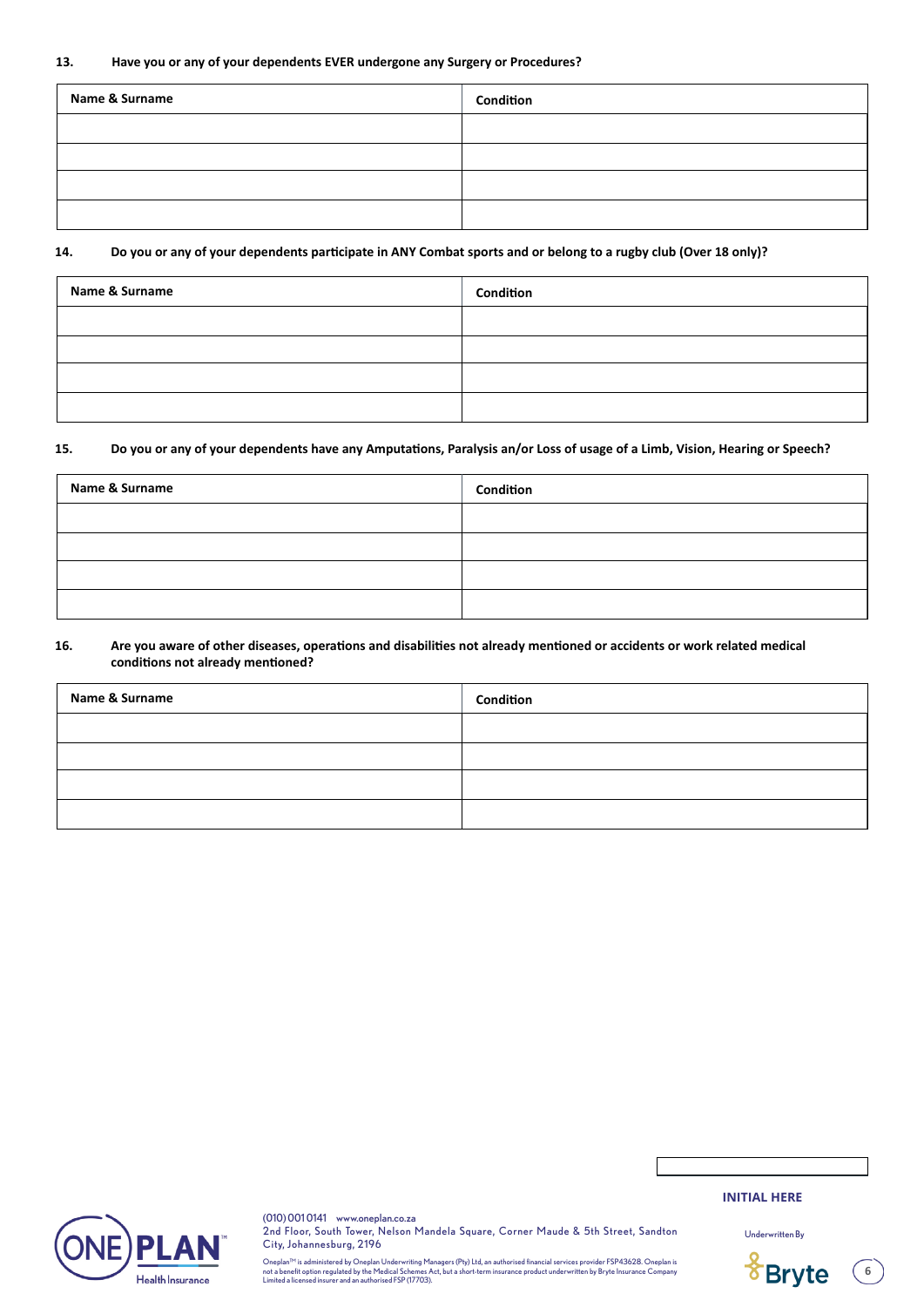I, the undersigned, hereby warrant:

#### **DISCLOSURES:**

That all intermediary (Oneplan Brokers (Pty) Ltd), Administrator (Oneplan Underwriting Managers Pty Ltd) and Insurer (Bryte Insurance Company Limited) information has been made available to me and that I have made an informed decision to take out this policy without the benefit of a full financial needs analysis. Further, I warrant that I have taken note and understand the cover limits, waiting periods and the limitations of this policy. Should there be any dispute as to the information provided, the policy schedule that can be found in the self-service login on the website www.oneplan.co.za will be deemed to be correct and will be the basis of this agreement. In no way do I expect that the policy will provide unlimited cover in the event of medical occurrences unless expressly indicated as such. This is an application for a binding insurance contract on the intermediary and myself and no further acceptance of terms and conditions or any other documents will be necessary for this contract to become binding. I fully understand that the Oneplan Health Insurance Policy is based on insurance cover and is not a medical aid and that the policy is a month-to-month contract. The cover in this policy has no surrender/cancellation/maturity values and if my premium is unpaid, the cover applicable to the policy will lapse, subject to the Grace Period offered by the Administrator. I further declare that all the information entered by me on my behalf is true and correct and should any further information be required, I will make this available to the Administrator or Insurer as necessary for my policy or any query related to the policy. The disclosure of medical conditions is true and correct and I am in no way entering this agreement with the knowledge of undisclosed conditions or expected future conditions. The policy wording necessary for this policy to be binding on the parties will be made available to me through www.oneplan.co.za in the self-service section of the site.

#### **PAYMENT OF COVER:**

I accept that the payment of any cover due to a valid claim will first be paid to the Administrator trust account held in my name, for distribution to the serivice provider (hospital risk claims only) and / or the Insured Person upon presentation of valid invoices for services rendered to an Insured person of this policy. I hereby issue power of attorney and a mandate to Oneplan Underwriting Managers (Pty) Ltd to act on my behalf for each and every claim. I understand that no additional charge will be levied against me for the services offered in assisting me with my claim.

#### **ACCEPTANCE:**

The Administrator will advise me of the acceptance of the terms of the above policy and if there are any terms and conditions that require additional disclosure for my individual policy.

# **ITC RATING CHECK:**

I authorise the Administrator to submit my details to ITC to properly rate my account and credit record. The Administrator warrants that all information received from ITC in this regard will be treated as confidential and to the purpose of administering my policy and will not be disclosed to any third parties.

#### **PAYMENT INSTRUCTIONS:**

I hereby authorise Oneplan Underwriting Managers (Pty) Ltd or appointed collection agent to deduct premiums, excess amounts or any amounts as per the policy schedule or terms and conditions of the parties. I acknowledge that failure / rejection of said debits may result in my policy being suspended or cancelled. I agree that all payment instructions issued by the Underwriter will be treated by my nominated bank as if the instruction has been issued by me personally.

#### **PAYMENT:**

I hereby agree and authorise the above account to be debited every month with the premium amount starting on the inception date or the next business day. However, should the ITC rating above indicate that it is necessary for the policy to be debited through the advanced debit order mechanism (NAEDO), the debit order date will fall between the 25th of the month prior to inception date and the 7th of the month of the inception date. The inception date is deemed to mean the next occurrence of the date chosen. Should this date have passed, the policy inception date will fall into the next calendar month. I acknowledge that premiums are collected in advance and not in arrears.

### **DECLINED / FAILED PAYMENTS:**

Will be debited on the next debit order date, or alternatively through the advanced debit order collection mechanism (NAEDO) that may be run at any time from the date of notification by our collection agent of the failed / returned payment as mentioned above.

| OFFICE USE ONLY |  |
|-----------------|--|
| Policy Number:  |  |

| ٠. |  |
|----|--|



(010) 001 0141 www.oneplan.co.za

2nd Floor, South Tower, Nelson Mandela Square, Corner Maude & 5th Street, Sandton City, Johannesburg, 2196

Oneplan™ is administered by Oneplan Underwriting Managers (Pty) Ltd, an authorised financial services provider FSP43628. Oneplan is<br>not a benefit option regulated by the Medical Schemes Act, but a short-term insurance prod

#### **INITIAL HERE**

Underwritten By

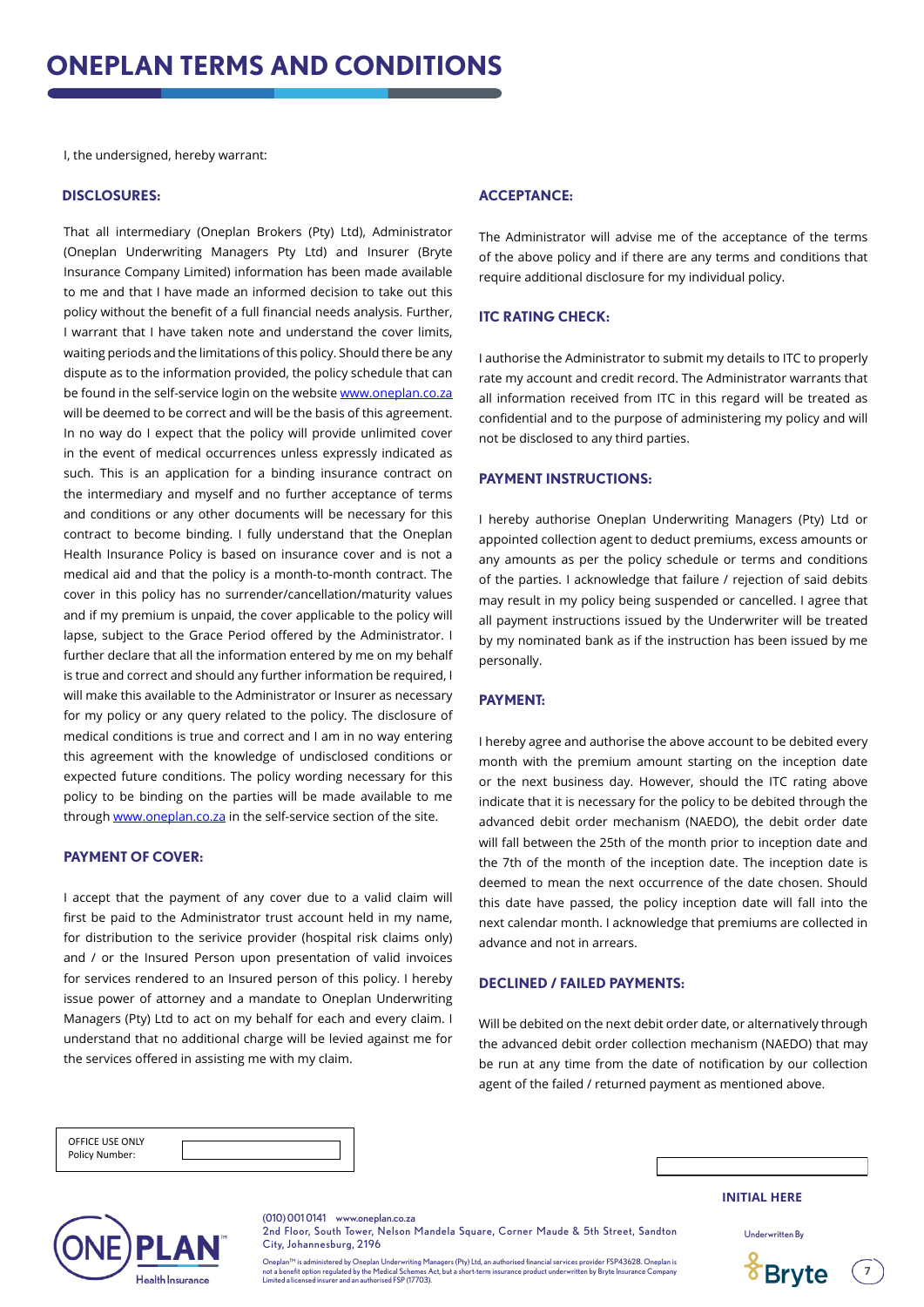I acknowledge that in the event of declined / failed debits, I may incur additional bank charges as levied by my bank. Should the payment be returned once, the policy cover will be suspended and the policy may be re-dated to begin on the first of the following month. No claim will be entertained until the premium has been paid to the Administrator within the Grace Period. I hereby grant permission to the Administrator to double debit my account in the event of a rejected payment. If this double payment is returned, no further attempts will be made to collect premiums and cover will be cancelled with immediate effect. The Administrator reserves its right to collect cancellation fees with whatever means in law necessary to offset the costs of marketing collateral issued and charges as contained herein.

#### **ONEPLAN MOBILE APP:**

I understand that utilisation of the automated claims process is provided by Oneplan Underwriting Managers (Pty) Ltd, and is a formal submission of a claim which may require claim validation.

#### **MOBILE CLAIM VALIDATION:**

I accept the terms and conditions of the Onecard and the Administrator, as well as the conditions of the policy wording upon utilisation of my Onecard. I understand that I may be required to furnish a valid proof of payment to validate a claim. Should I fail to provide the requested documentation, I accept that my cover will be suspended after the 48 hour notice period. Should it be found that the claim was invalid or fraudulent I understand that Oneplan Underwriting Managers will utilise whatever means available in law to recover monies paid for fraudulent claims either through NAEDO (the advanced debit order mechanism previously mentioned) or through other recovery mechanisms and that failure to recover will result in adverse credit listings being brought against the Principal Insured of the policy and may further incur legal charges for the collection of monies, which charges shall be borne by me (the principal insured).

#### **LATE JOINER PENALTY**

I accept that my monthly premium may be loaded with a "late joiner penalty" as per prescribed legislation. The penalty will only apply to me should I be 35 years or older and/or did not have previous medical aid cover or had a break in membership for more than ninety (90) days since 2001 and prior to joining Oneplan.

#### **PREMIUM INCREASES/POLICY AMENDMENTS:**

The Administrators reserve the right to increase premiums or amend the policy cover at their discretion. Notice of any premium increases or cover amendments will be given in writing 30 days (one calendar month) before any such changes come into effect.

#### **POLICY INITIATION FEE:**

I consent to my account being debited with the once-off policy initiation fee and card fee of R160.00 (One Hundred and Sixty Rand) on the same date as my first policy debit order.

#### **PREMIUM REFUNDS:**

Should a policy be cancelled in writing within the first seven (7) days of the date of application (cooling off period), Oneplan will refund you your premium less an early termination penalty fee, calculated on the days you have enjoyed cover, if it has been deducted from your nominated bank account. If the policy is cancelled after the seven (7) days cooling off period, a one calendar month written notification period will apply and the policy will only be cancelled thirty (30) days after the first day of the following month. I understand that my premium will only be refunded thirty (30) days after it has been deducted and I may need to submit supporting documentation before any refunds are granted.

# **CANCELLATION:**

Cancellations requested after the cooling off period is subject to a full calendar month notice period and must be submitted in writing to cancel@oneplan.co.za

#### **REACTIVATION FEE:**

Should the policy status become cancelled or suspended for whatever reason, a reactivation charge of R160.00 (One Hundred and Sixty Rand) will be charged.

#### **TRANSACTIONAL CARDS:**

Cards are issued per individual policyholder. Dependant cards are available at an extra charge of R160.00 (One Hundred and Sixty Rand) per card. This fee, upon request, will be deducted from my account upon a signed request received for new cards.

# **POLICY DELIVERY:**

The policy documents, Onecard transactional cards, policy guides and associated documents will be sent out within thirty (30) days after the receipt of the initiation fee and successful collection of my first premium collection. The information in the policy schedule as well as in all declarations made will form the basis of the contract, and it is warranted by Oneplan Underwriting Managers (Pty) Ltd that such information is accurate. This policy, however, shall not be invalidated on account of any incorrect statement made in good faith, unless the incorrectness of such statement is of such a nature as to be likely to have materially affected the assessment of the risk under the Policy at the time the policy was issued.



(010) 001 0141 www.oneplan.co.za 2nd Floor, South Tower, Nelson Mandela Square, Corner Maude & 5th Street, Sandton City, Johannesburg, 2196

Oneplan™ is administered by Oneplan Underwriting Managers (Pty) Ltd, an authorised financial services provider FSP43628. Oneplan is<br>not a benefit option regulated by the Medical Schemes Act, but a short-term insurance prod

#### **INITIAL HERE**

Underwritten By

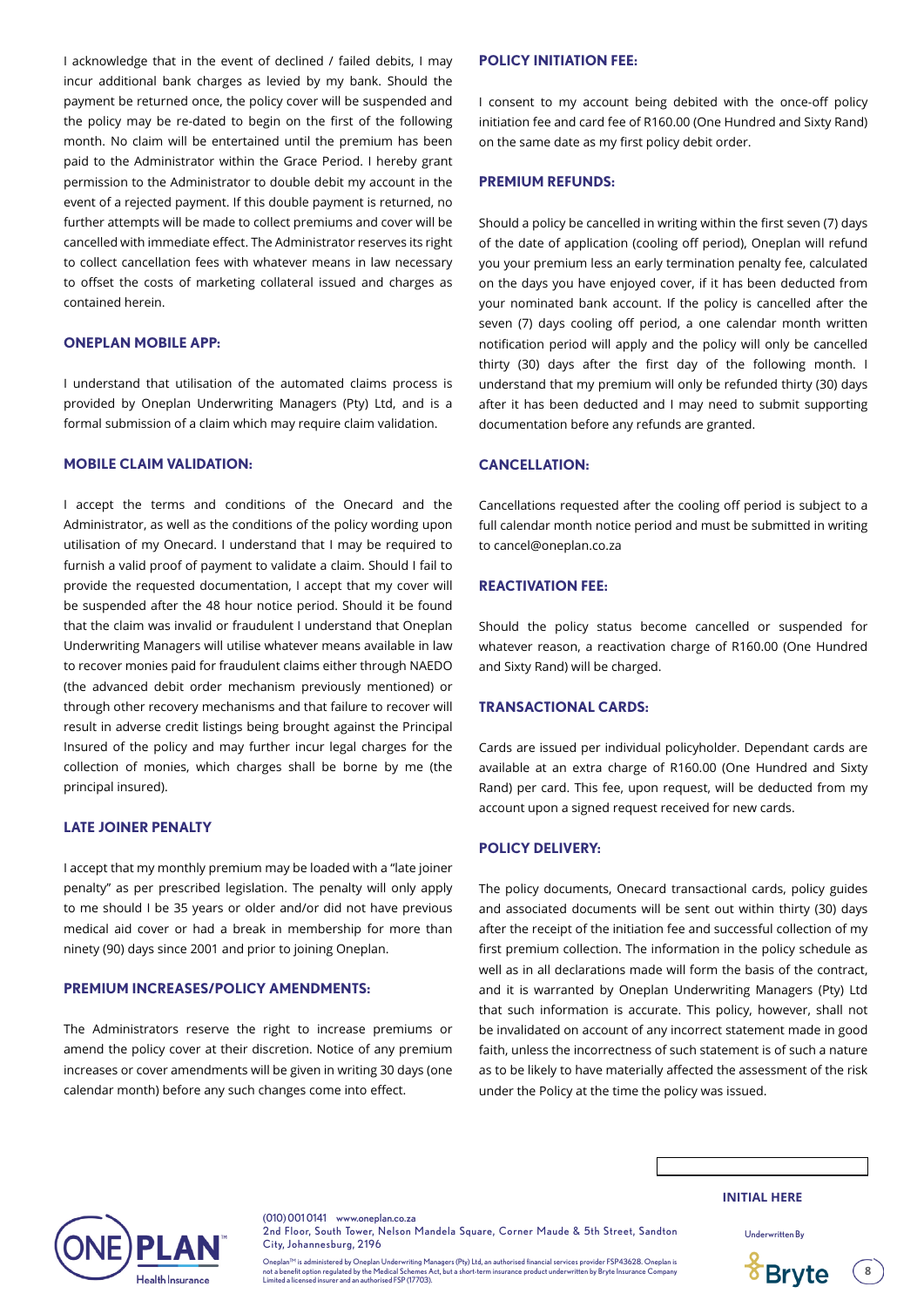# **PLAN SELECTION**

**APPENDIX A - PLAN TYPES - Please select a plan by marking the appropriate box with a tick**



| Principal Insured's Signature     | Date                                                                                                                                                                                                                                                                                    | M<br>M              | D<br>Ð |
|-----------------------------------|-----------------------------------------------------------------------------------------------------------------------------------------------------------------------------------------------------------------------------------------------------------------------------------------|---------------------|--------|
| OFFICE USE ONLY<br>Policy Number: |                                                                                                                                                                                                                                                                                         |                     |        |
|                                   |                                                                                                                                                                                                                                                                                         | <b>INITIAL HERE</b> |        |
| <b>PLAN</b>                       | (010) 0010141 www.oneplan.co.za<br>2nd Floor, South Tower, Nelson Mandela Square, Corner Maude & 5th Street, Sandton<br>City, Johannesburg, 2196<br>Oneplan™ is administered by Oneplan Underwriting Managers (Pty) Ltd, an authorised financial services provider FSP43628. Oneplan is | Underwritten By     |        |
| <b>Health Insurance</b>           | not a benefit option regulated by the Medical Schemes Act, but a short-term insurance product underwritten by Bryte Insurance Company<br>Limited a licensed insurer and an authorised FSP (17703).                                                                                      |                     |        |